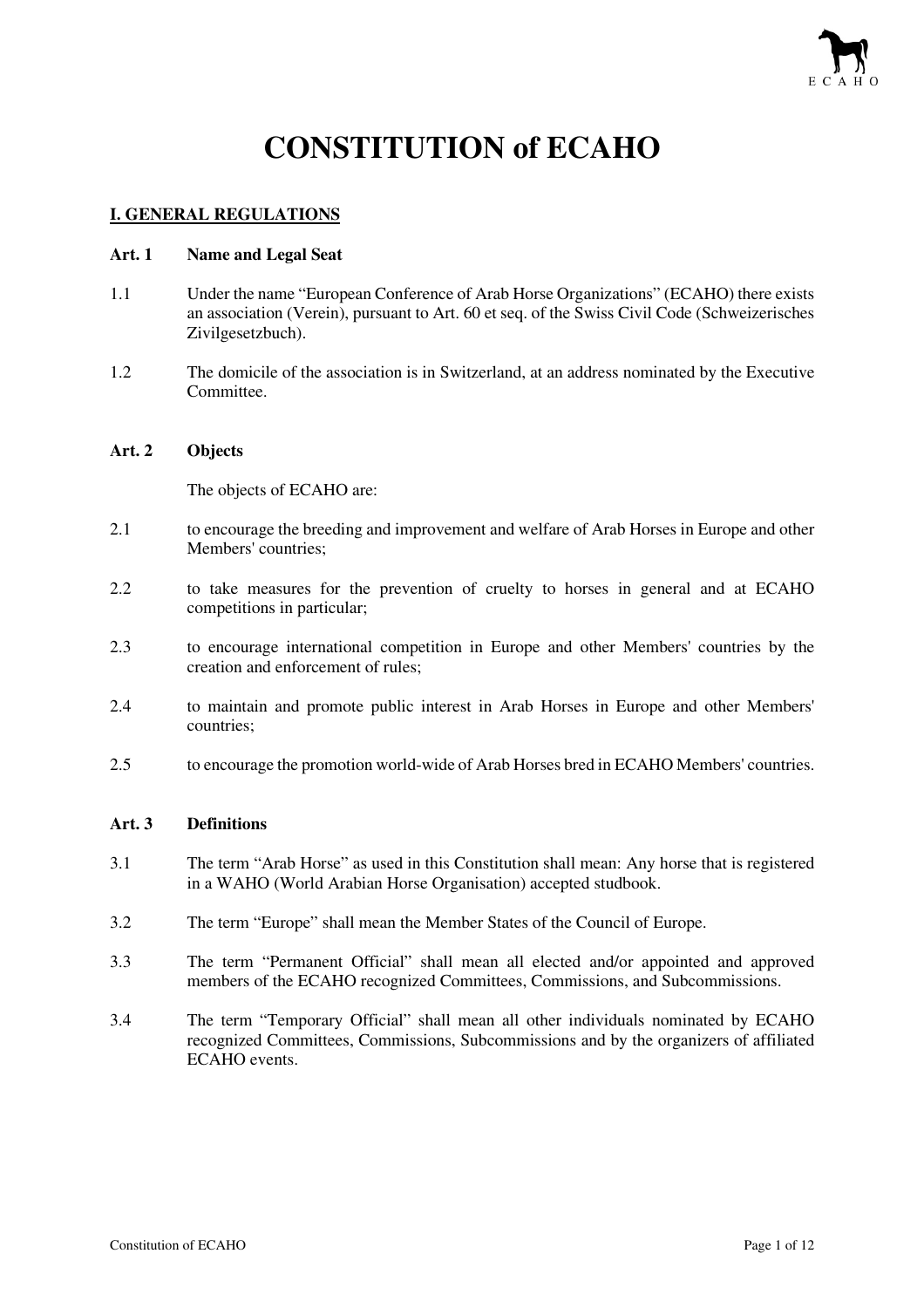# **II. MEMBERSHIP**

#### **Art. 4 The Members of ECAHO are**

- a) Members (active members);
- b) Associate Members (passive members).

#### 4.1 Members of ECAHO:

Any association, institution, society or other organisation, in Europe and in other countries, composed of or representing the breeders and/or owners of Arab Horses in its own country and recognised by ECAHO as the proper representative of its country. In countries with more than one ECAHO accepted organisation as representative, they shall together be considered as one Member. In this context, the expression "country" shall refer to an independent state recognized by the international community.

Any such organisation wishing to become a Member of ECAHO shall apply in writing to the Executive Secretary. Besides the statutes of such organisation, ECAHO may request further information.

Subsequently, the Executive Committee shall make a recommendation to the General Meeting of ECAHO for admission or not of the new Member. The admission of Members shall be the decision of the General Meeting of ECAHO. New Members acquire membership rights and duties as from seven days after the day of admission.

Members have the right to take part at the General Meeting, to bring forward agenda items for the General Meeting, and to exercise all other rights arising from this Constitution and from any rules, regulations and decisions of ECAHO.

Only officially nominated candidates of Members may be elected into ECAHO recognized Committees and Commissions.

All Full Members are required to organise a minimum of one show of C category or higher for two consecutive years in order to maintain Full Member status. Otherwise the Member will be reduced to an Associate Member. In case of force majeure this rule may be varied by decision of the General Meeting.

#### 4.2 Associate Members of ECAHO:

Any association, institution, society or other organisation, in Europe and in other countries, composed of or representing the breeders and/or owners of Arab Horses in its own country and recognised by ECAHO as the proper representative of its country. In countries with more than one ECAHO accepted organisation as representative, they shall together be considered as one Associate Member.

Any such organisation wishing to become an Associate Member of ECAHO shall apply in writing to the Executive Secretary. Besides the statutes of such organisation, ECAHO may request further information.

Subsequently, the Executive Committee shall make a recommendation to the General Meeting of ECAHO for admission or not of the new Associate Member. The admission of Associate Members shall be the decision of the General Meeting. New Associate Members acquire the respective rights and duties as from seven days after the admission.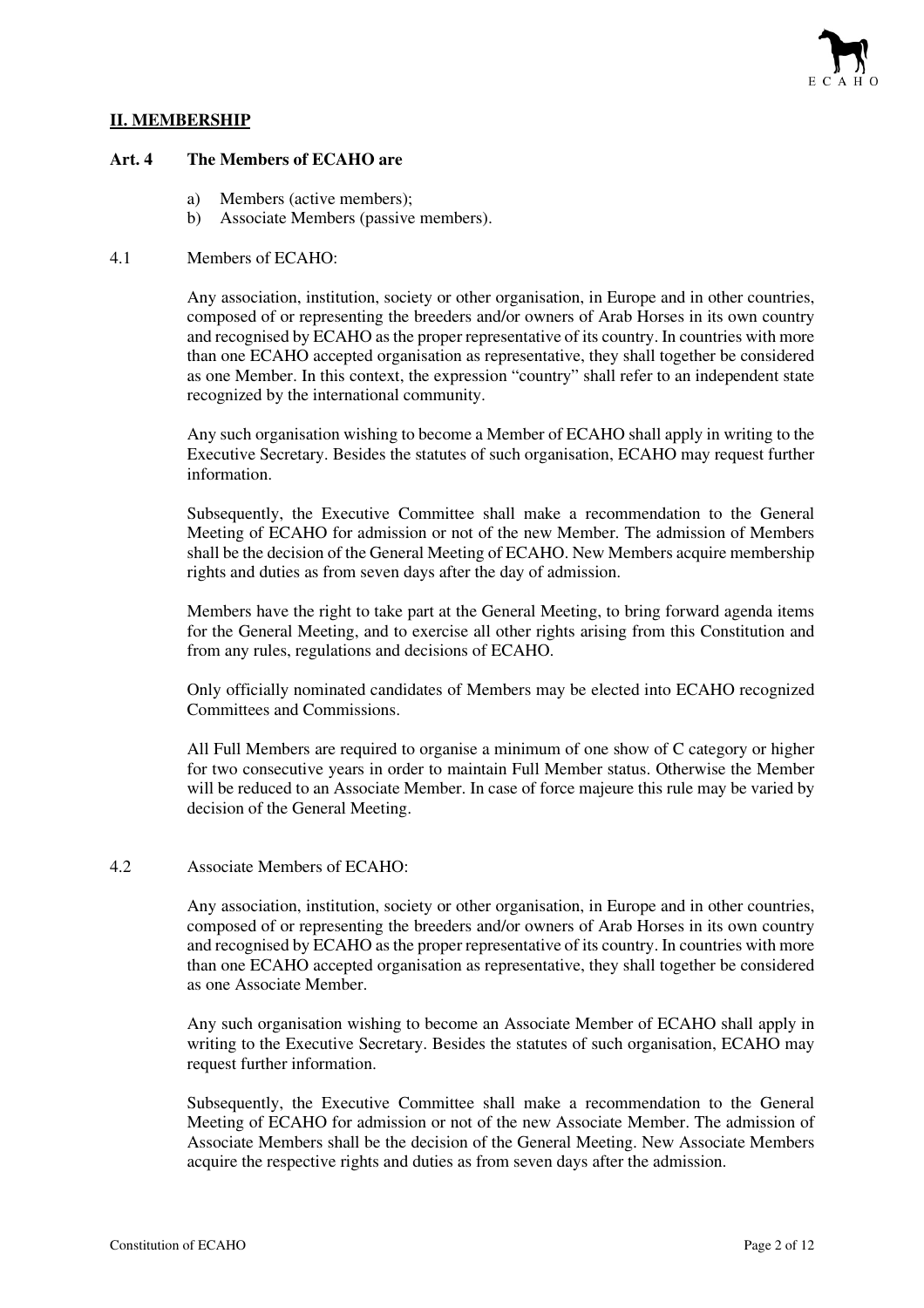

Each Associate Member shall be entitled to send to every General Meeting one observer. Associate Members shall have such rights and privileges as the General Meeting may from time to time determine. However they shall have no right to vote and to petition.

- 4.3 All Members, Associate Members and Permanent and Temporary Officials of ECAHO submit themselves to the Constitution, rules, regulations and decisions of ECAHO. All Members and Associate Members will further ensure compliance therewith by their own members.
- 4.4 Members and Associate Members are obliged to pay annual membership fees.
- 4.5 Violation of the above-mentioned obligations by any Member or Associate Member may lead to sanctions provided for in this Constitution and/or in other rules and regulations of ECAHO.

#### **Art. 5 Resignation**

Any Member or Associate Member may resign from ECAHO giving six months notice in writing to the Executive Secretary.

#### **Art. 6 Suspension of Membership and Expulsion**

- 6.1 The General Meeting is responsible for suspending a Member or an Associate Member. The Executive Committee may, however, suspend with immediate effect a Member or an Associate Member that seriously and/or repeatedly and/or continuously violates its obligations as a Member or an Associate Member. The suspension shall last until the next General Meeting, unless the Executive Committee has lifted it in the meantime. A suspension shall be confirmed at the next General Meeting. If it is not confirmed, the suspension is automatically lifted. A suspended Member or Associate Member shall lose its membership rights. Events already affiliated under ECAHO Rules may be held, but no further events will be affiliated.
- 6.2 The General Meeting may expel a Member or an Associate Member if:
	- a) its conduct is prejudicial to the objects and/or interests of ECAHO;
	- b) it has made false or misleading communications to ECAHO;
	- c) it seriously and/or repeatedly and/or continuously violates the Constitution, rules, regulations and decisions of ECAHO.
- 6.3 The General Meeting shall have the right to readmit any suspended or expelled Member or Associate Member.

# **III. Organisation**

# **Art. 7 The General Meeting**

7.1 ECAHO shall hold an Ordinary General Meeting in every calendar year. The time and place shall be determined by the Executive Committee. The Members and Associate Members shall be informed of the place and the date of the General Meeting at least three months in advance.

> Requests for agenda items must be sent by Members to the Executive Secretary in writing, together with a brief explanation, at least sixty days prior to the Ordinary General Meeting.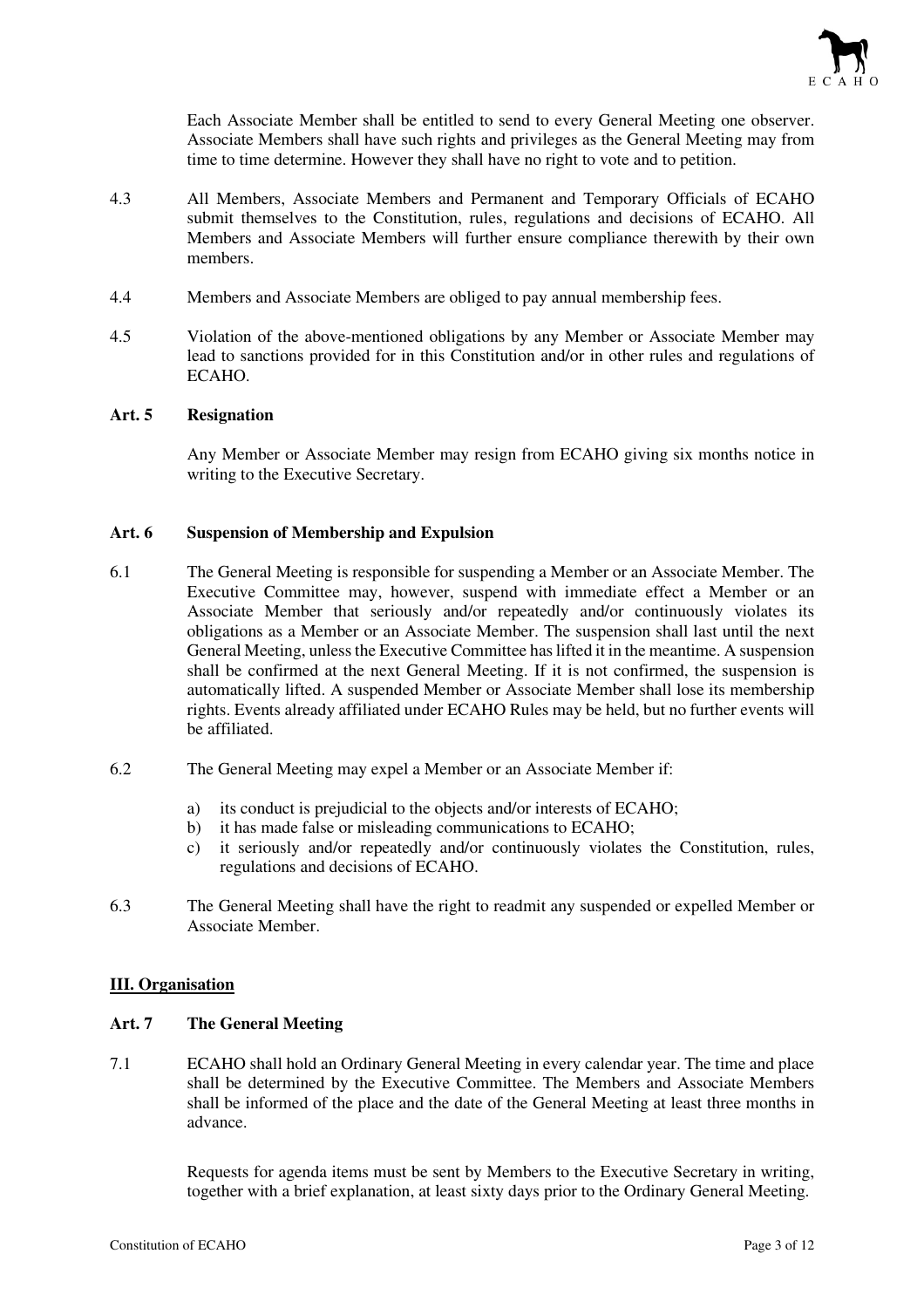

The formal convocation of the Ordinary General Meeting shall be made in writing (letter, fax or e-mail) at least thirty days before the date of the Ordinary General Meeting to such Member's or Associate Member's address as registered with the Executive Secretary. The formal convocation shall specify the date, time and place of the Ordinary General Meeting.

- 7.2 The Executive Committee may at any time and at its own discretion convene an Extraordinary General Meeting.
- 7.3 The Executive Committee shall convene an Extraordinary General Meeting within sixty days after receipt of a request for an Extraordinary General Meeting signed by at least five Members. Such request shall specify in writing the items for the agenda of the Meeting so requested and shall be sent to the Executive Secretary.
- 7.4 A resolution on items not duly announced may not be taken.
- 7.5 The President has the Chair at all General Meetings. Should he be unable to take the Chair, the Vice-President shall take the Chair. Should he be also unable to take the Chair, those members of the Executive Committee present at the meeting shall elect one of their number as Chairman for that Meeting.

#### **Art. 8 Business of the General Meeting**

The General Meeting has the following powers:

- a) declaration that the General Meeting has been convened and composed in compliance with the Constitution, taking notice of quorum, approval of the agenda, and appointment of at least one scrutineer;
- b) to approve the minutes of the preceding General Meeting:
- c) to receive a report of the President of ECAHO;
- d) to receive an annual audited statement of income and expenditure and a balance sheet for the previous year;
- e) to approve the financial statements;
- f) to approve the budget;
- g) to elect the President and Members of the Executive Committee from among the officially nominated candidates of the Members;
- h) to elect the Members of the Standing Disciplinary Committee (SDC) and the ECAHO Appeals Committee (EAC);
- i) spare;
- j) to elect Auditors;
- k) to accept, reaccept, suspend or expel any Member or Associate Member;
- l) to change the Constitution;
- m) to approve the formation and termination of Commissions;
- n) to consider any other matters as the Executive Committee shall deem worthy to be considered at such meeting;
- o) to consider any other matters at the request of Members, if duly submitted no less than sixty days prior to the General Meeting;
- p) to determine membership fees and show affiliation fees.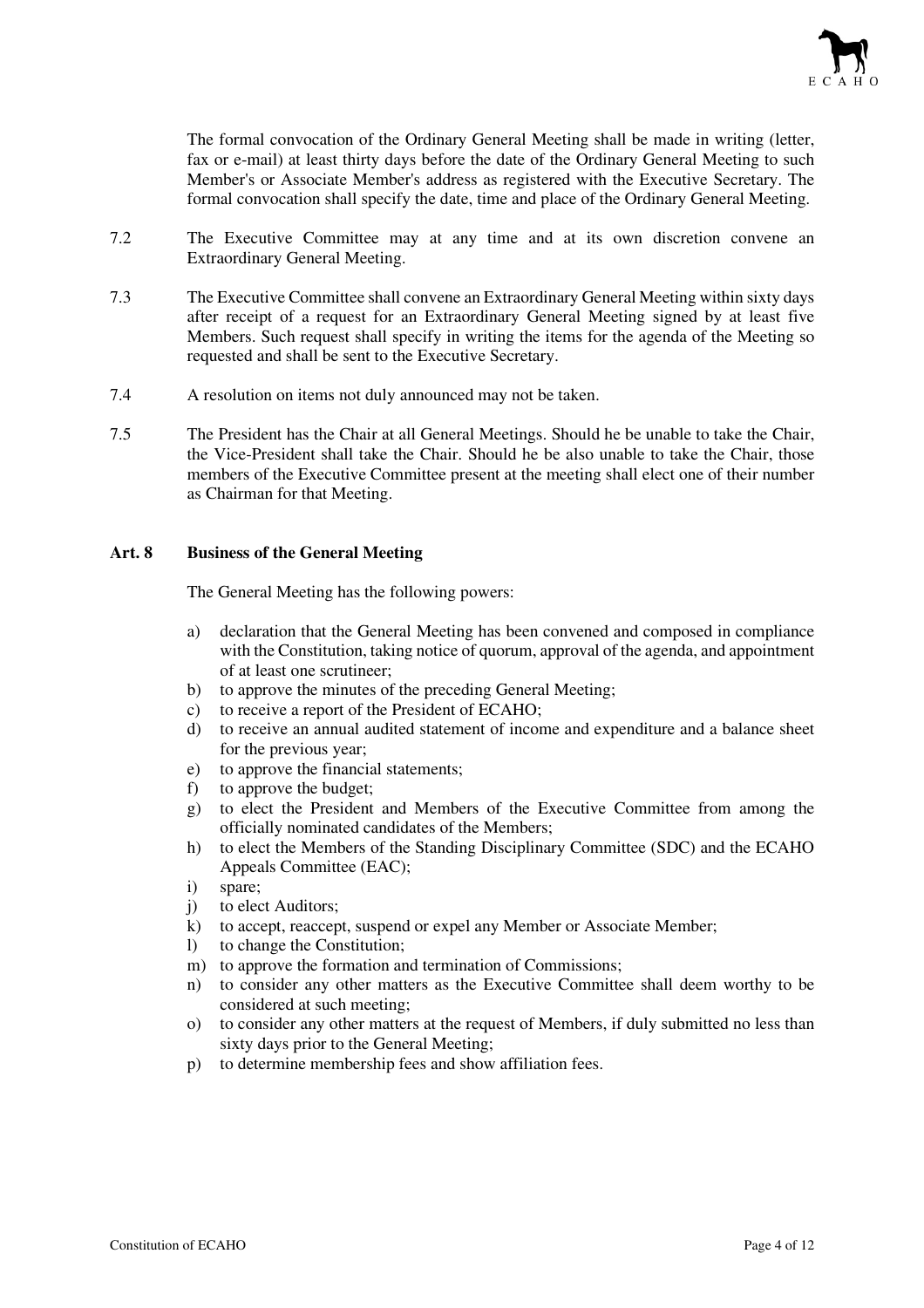

# **Art. 9 Quorum**

- 9.1 At any General Meeting the majority of Members of ECAHO shall be present to constitute a quorum. The General Meeting remains a quorum even if the majority of the Members is no longer present, except in case a Member calls for a vote to suspend the remaining issues to the next General Meeting and the majority agrees.
- 9.2 No business shall be transacted at any General Meeting unless a quorum is present.

#### **Art. 10 Right to Vote**

- 10.1 Each Member shall have the right to two votes at a General Meeting. The votes shall be exercised by one or two Voting Delegate(s). The Voting Delegate(s) name(s), together with the name(s) of one to maximum two Substitute Voting Delegate(s) per Member and the order of substitution, shall be communicated in writing to and received by the Executive Secretary at least seven days prior to the General Meeting.
- 10.2 If a Voting Delegate is unable to attend a General Meeting and/or is not present at the beginning of a General Meeting, the Substitute Voting Delegate present shall automatically assume office as Voting Delegate and remain Voting Delegate until the General Meeting is closed.
- 10.3 Voting Delegates may exercise the Members' voting rights at the General Meeting.
- 10.4 No Voting Delegate shall act on behalf of more than one Member or vote for more than one Member. Voting shall not be transferable to another Member.
- 10.5 Any resolution and election shall be determined by a simple majority (i.e. the highest number) of the votes cast, save where expressly provided otherwise by law or the Constitution. Abstentions from voting do not count as votes cast. The possibility of a tacit election is not recognized.
- 10.6 In the event of an equality of votes on any resolution or in case of equality of votes on elections the Chairman shall have the casting vote.
- 10.7 Voting shall take place by open ballot unless it has been decided after petition supported by a majority of votes to have a secret ballot.
- 10.8 Each resolution shall be decided by ballot, unless it has been agreed unanimously not to hold a ballot.
- 10.9 Unless otherwise decided, resolutions passed by the General Meeting shall come into effect one day after the General Meeting.

# **Art. 11 The Executive Committee**

- 11.1 The members of the Executive Committee are:
	- a) the President;
	- b) the Treasurer;
	- c) the Chairmen of the Commissions;
	- d) five other candidates officially nominated by Members and elected by the General Meeting. The Vice-President shall be appointed by the Executive Committee members from among these five persons.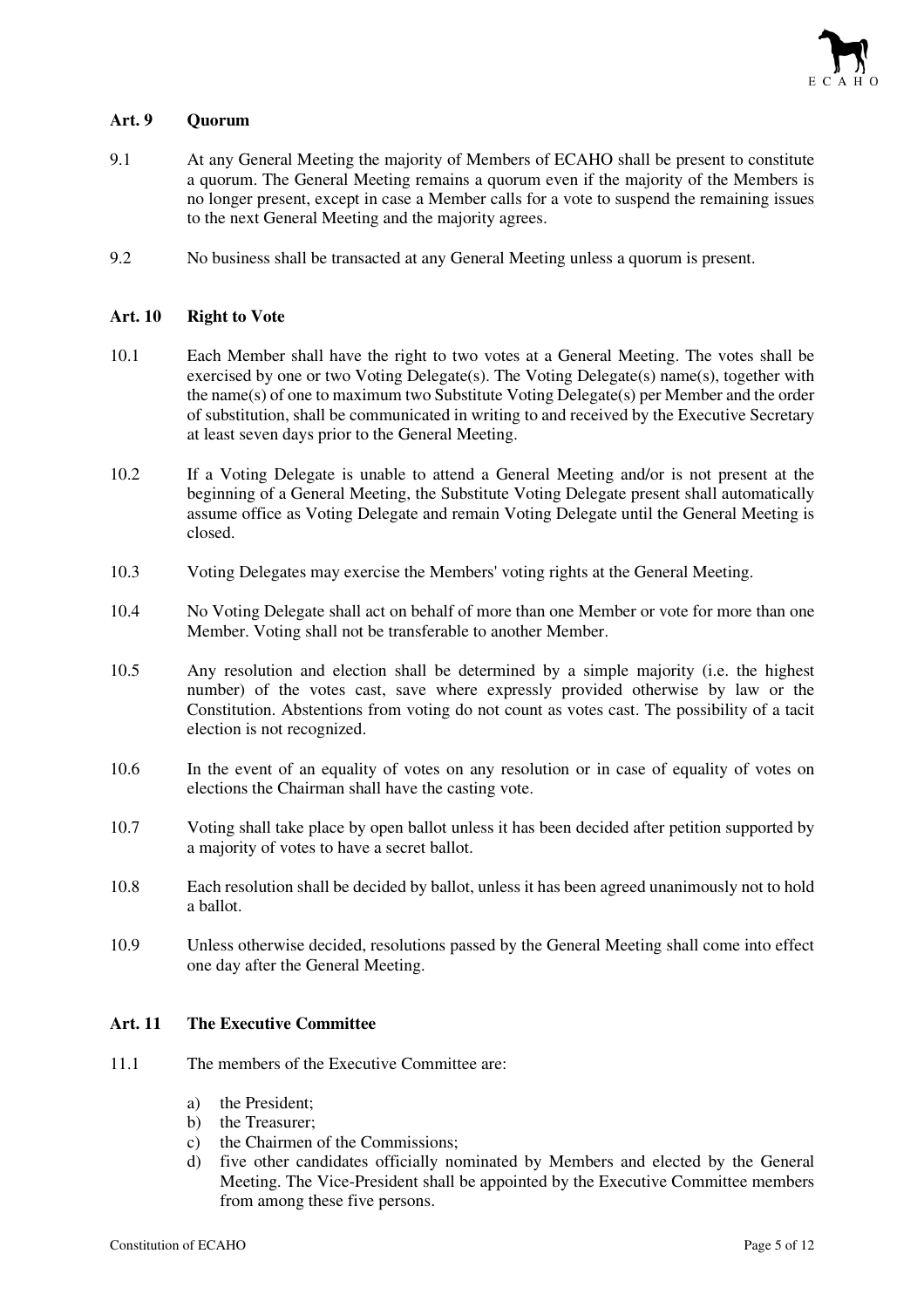

The total number of representatives of non-European countries should be not more than three.

Each member of the Executive Committee shall be elected for a term of four years with a possible re-election.

Not more than one representative of the same Member may serve in the Executive Committee in the same term.

Any member of the Executive Committee who no longer exercises his official function shall be promptly replaced by the General Meeting.

- 11.2 The President shall be elected only from among the European countries.
- 11.3 Each Member, seconded by one other Member, may propose a candidate to the Executive Secretary at least sixty days prior to the General Meeting.
- 11.4 Meetings of the Executive Committee shall take place at least twice a year and may be convened by written notice at the discretion of the President or by not less than three Members of the Executive Committee giving not less than fourteen days notice. Such notice in writing shall contain an agenda of matters for discussion and resolution, together with an explanation.

The President shall be responsible for convening meetings of the Executive Committee and for drawing up the agenda.

- 11.5 The President shall take the Chair at all meetings of the Executive Committee at which he is present. Should the President not be present, the Vice-President shall take the chair. Should the Vice-President not be present, the members of the Executive Committee shall choose one of their number to be the Chairman of that meeting. The Chairman shall sign the minutes of each meeting together with the Keeper of the Minutes.
- 11.6 The Executive Committee may take decisions on all matters which by law or the Constitution are not allocated to the General Meeting. The Executive Committee represents ECAHO legally. The Executive Committee shall manage the business of ECAHO insofar as it has not been delegated to any Commission, Subcommission or Committee of ECAHO. The Executive Committee has the power to impose sanctions on Members, Associate Members, Permanent and Temporary Officials and any other person for infringement of the Constitution, rules, regulations and decisions of ECAHO.

These sanctions are open to appeal to the EAC.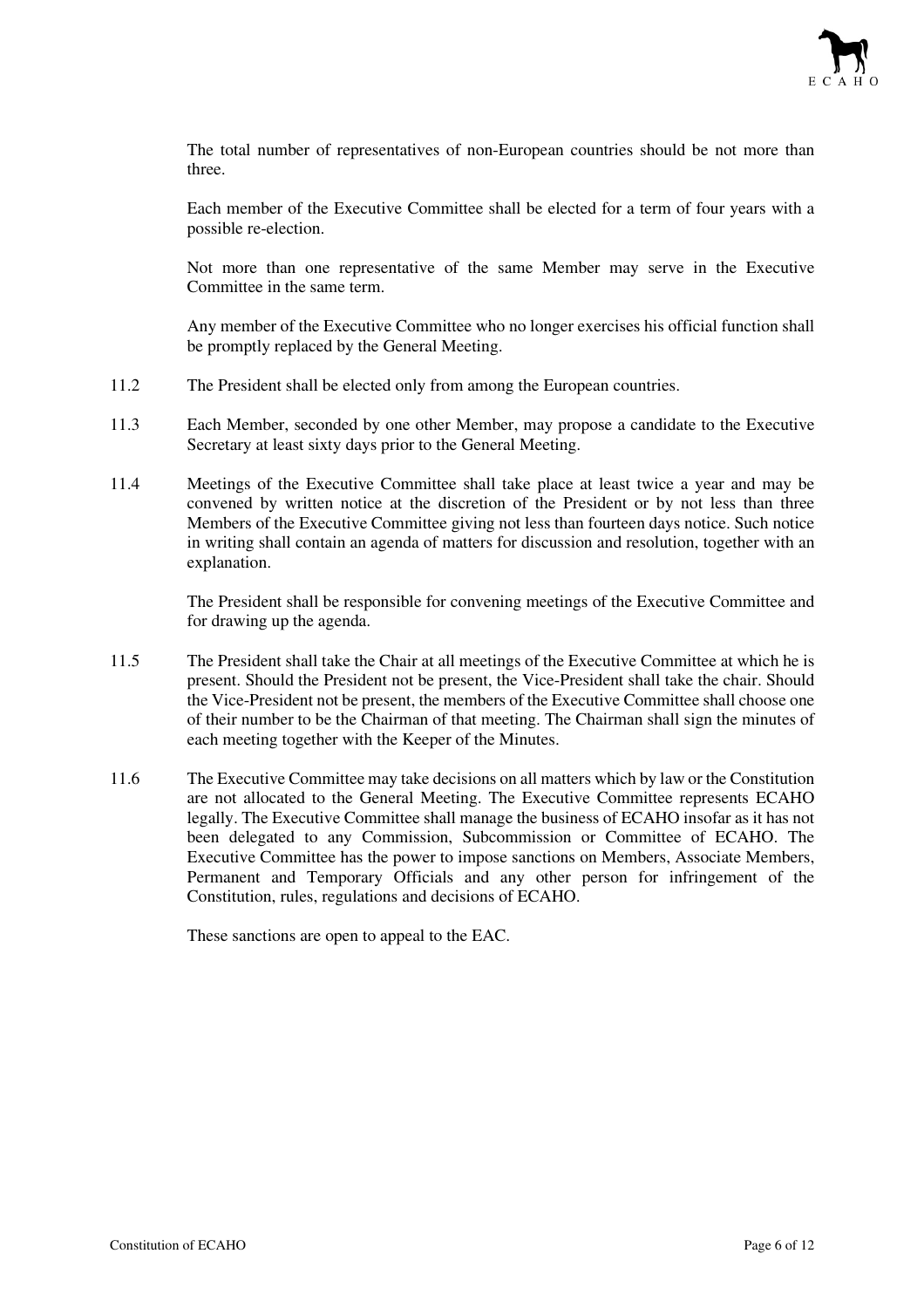

- 11.7 With regard to the finances, the Executive Committee shall have the following powers and duties:
	- a) to borrow and/or invest upon such security and at such interest any money that is not immediately required for the purpose of ECAHO;
	- b) to purchase any real or personal property or to dispose of any such property;
	- c) to do or undertake any thing of a lawful nature, especially to lease, to rent and to rent out;
	- d) to receive subscriptions, donations or gifts;
	- e) any income or assets of ECAHO shall solely be used towards the objects of ECAHO and not be paid or transferred to any Member of ECAHO.
	- f) to safeguard the financial interest of ECAHO;
	- g) spare.
- 11.8 At every meeting of the Executive Committee each member of the Executive Committee shall have one vote. All resolutions shall be decided by a majority of votes. In cases of equality of votes the Chairman has the casting vote. The quorum necessary for any meeting of the Executive Committee shall be half of the Executive Committee Members.
- 11.9 The business of the Executive Committee may be conducted by letter or by other way of communication at the discretion of the President, subject to the President observing his responsibility to keep all members equally informed.
- 11.10 In the professed execution of the powers of the Executive Committee no member of the Executive Committee shall be liable for any loss to ECAHO made in good faith by any member or by any of his employed agents. Excluded thereof are wilful and individual fraud.

# **Art. 12 Commissions**

The General Meeting may institute Commissions as may be necessary to carry out the object of ECAHO.

- 12.1 ECAHO has the following Commissions:
	- a) the European Arab Horse Show Commission (EAHSC);
	- b) the European Arab Horse Registration and Identification Commission (EAHRIC);
	- c) the European Arab Horse Sports Commission (EAHSpC);
	- d) spare.
- 12.2 Each Member has the right to appoint one representative for each of the Commissions.
- 12.3 The objects of the European Arab Horse Show Commission (EAHSC) are:
	- a) to affiliate Arab Horse Shows in member countries, and to approve dates, venues, conditions of entry and rules of conduct thereat;
	- b) to develop, maintain and advise on systems of judging at national and International Arab Horse Shows;
	- c) to instruct and train judges and Disciplinary Committee (DC) members;
	- d) to create and maintain lists of recommended Arab Horse judges, DC's and ring masters;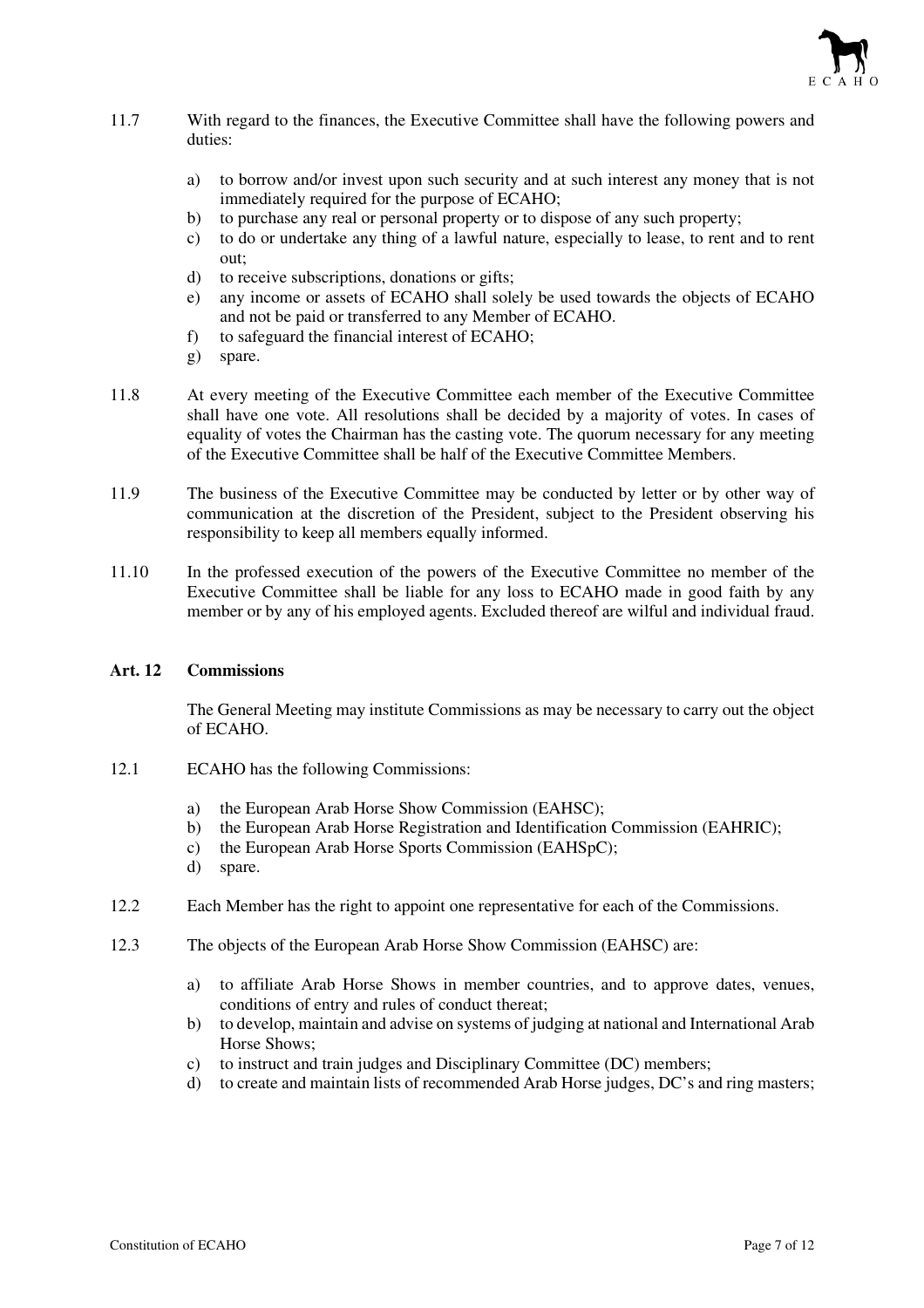

- e) to maintain and publish periodically a record of results of affiliated shows;
- f) to institute each year in a Member country a show to be known as the European Championships for Arab Horses;
- g) to create and enable enforcement of rules for ECAHO events, ECAHO affiliated events, and for Permanent and Temporary Officials;
- h) to create and enable enforcement of rules for the correct and fair conduct of horse owners, exhibitors, horse handlers, grooms, and assistants.
- 12.4 The objects of the European Arab Horse Registration and Identification Commission (EAHRIC) are:
	- a) to work with Stud Book Authorities and WAHO to improve co-operation between countries in stud book matters;
	- b) to encourage the simplification of transportation, veterinary and bordercrossing requirements for horses passing from one country to another;
	- c) to develop systems for the electronic transfer of horse registrations;
	- d) to develop systems to facilitate identification of horses in ECAHO events;
	- e) spare.
- 12.5 The objects of the European Arab Horse Sports Commission (EAHSpC) are:
	- a) to promote and maintain the aesthetic, mental, physical and functional qualities of the Arab Horse;
	- b) to develop, co-ordinate and standardize national and international ridden and driven Arab Horse sport competitions in member countries (except races);
	- c) to affiliate Arab Horse sport competitions in Member countries and to approve dates, venues, schedule, conditions of entry, rules of conduct and appointment of judges thereat;
	- d) to create and maintain lists of recommended judges for Arab Horse sport competitions in Member countries;
	- e) to institute each year in a Member country and to define the rules of an annual international ECAHO sport championship in Europe;
	- f) to stimulate international contacts between National Arab Horse sport competition organisations within the Member countries;
	- g) to promote the Arab Horse as a versatile, complete, functional and easy to ride horse;
	- h) to select the best Arab Horses under saddle and to encourage them to participate in open sport competitions for all breeds;
	- i) to maintain and periodically publish the results of affiliated Arab sport competitions;
	- j) to create and enable enforcement of rules for ECAHO events, ECAHO affiliated events, and for Permanent and Temporary Officials;
	- k) to create and enable enforcement of rules for the correct and fair conduct of horse owners, riders, grooms, and assistants.
- 12.6 The Commissions have the right to submit motions with regards to their special field to the Executive Committee.
- 12.7 The procedure of the Commissions shall follow that laid down for the General Meeting and the Executive Committee, with all necessary adaptations. However, at the meetings of the Commissions no quorum shall be required and decisions will be taken by simple majority of the Members present at the meeting at the time the vote or the election is held.
- 12.8 The Executive Committee has the right to review and/or reject the performance and decisions of the Commissions.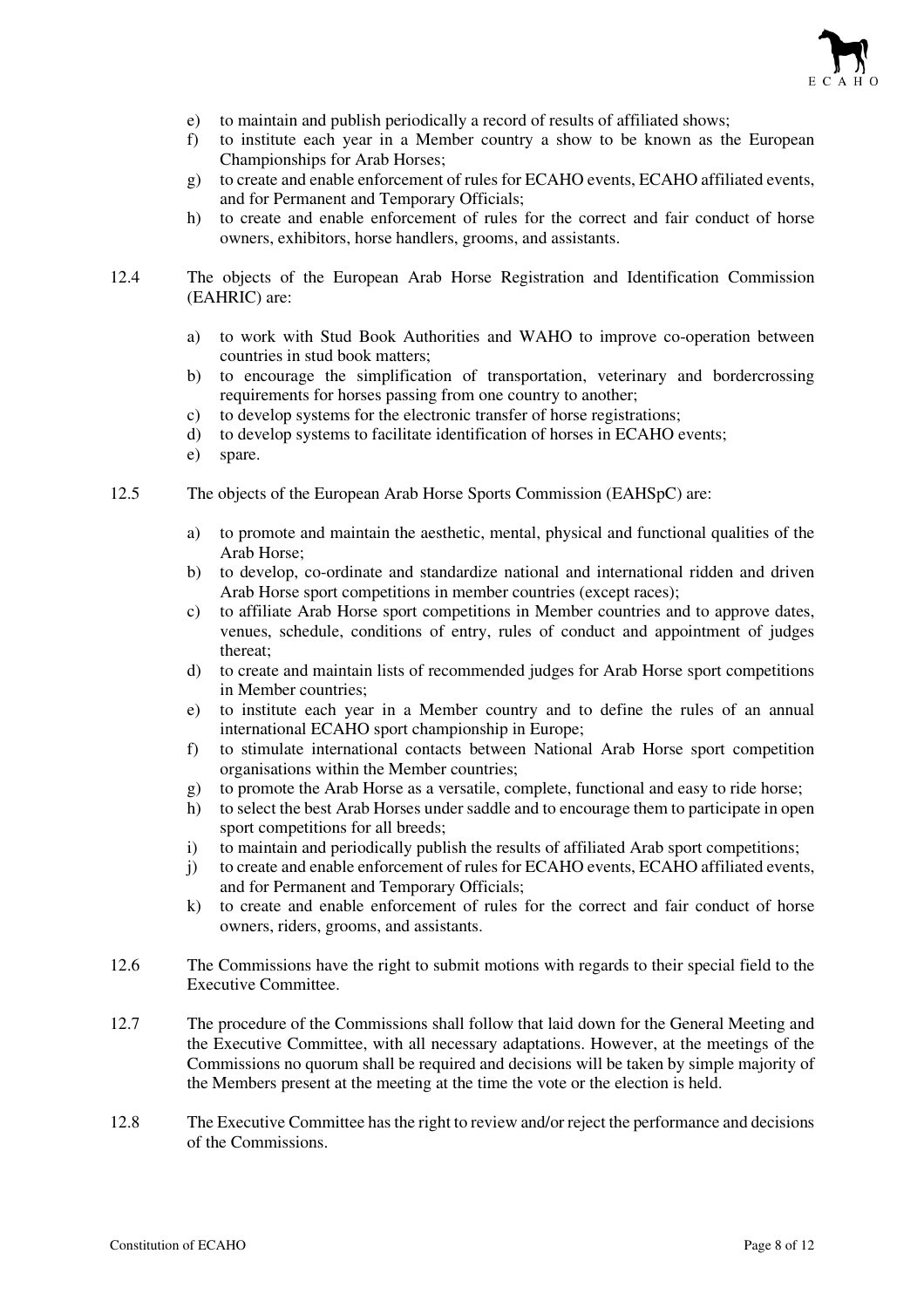

#### **Art. 13 Subcommissions**

- 13.1 The Executive Committee may appoint Subcommissions to perform specific tasks which may arise and which are not the proper concern of any Commission or Committee and propose actions to the Executive Committee. Such Subcommissions are to be given guidelines which may be made public. The Executive Committees may also include in Subcommissions non-members of a Member. The Subcommissions shall elect their Chairman from among themselves. The Executive Committee may, in case of dispute, propose and appoint a Chairman.
- 13.2 The members of the Executive Committee may serve as members or officers of any Subcommission.

The procedure of the Subcommissions shall follow that laid down for the General Meeting and the Executive Committee, with all necessary adaptations. However, at the meetings of the Subcommissions no quorum shall be required and decisions will be taken by simple majority of the Members present at the meeting at the time the vote or the election is held.

13.3 The Executive Committee has the right to review and/or reject the performance and decisions of the Subcommissions.

#### **Art. 14 Executive Secretary**

- 14.1 The President may appoint or dismiss the Executive Secretary of ECAHO. ECAHO shall pay him an adequate salary and repay all reasonable expenditures incurred by him in the performance of his duties.
- 14.2 The President shall be responsible for the supervision of the Executive Secretary.
- 14.3 The Executive Secretary shall:
	- a) organise and run the secretariat and correspondence of ECAHO;
	- b) perform all duties stipulated in the job description issued by the President.

# **Art. 15 Auditors**

The General Meeting shall elect qualified auditors each year. The Auditors shall audit the accounts kept by the Treasurer and present an audit report to the General Meeting.

# **Art. 16 Vacation of Office**

Any Permanent and Temporary Official shall vacate office:

- a) if he shall be absent without apology from two consecutive meetings and/or events and the competent Committee and/or Commission and/or Subcommission resolves that he had by reason of such absence vacated office;
- b) if he is legally determined to be mentally or physically incapable of carrying out his responsibilities to ECAHO;
- c) if he is convicted of an offence for which a term of imprisonment shall have been imposed;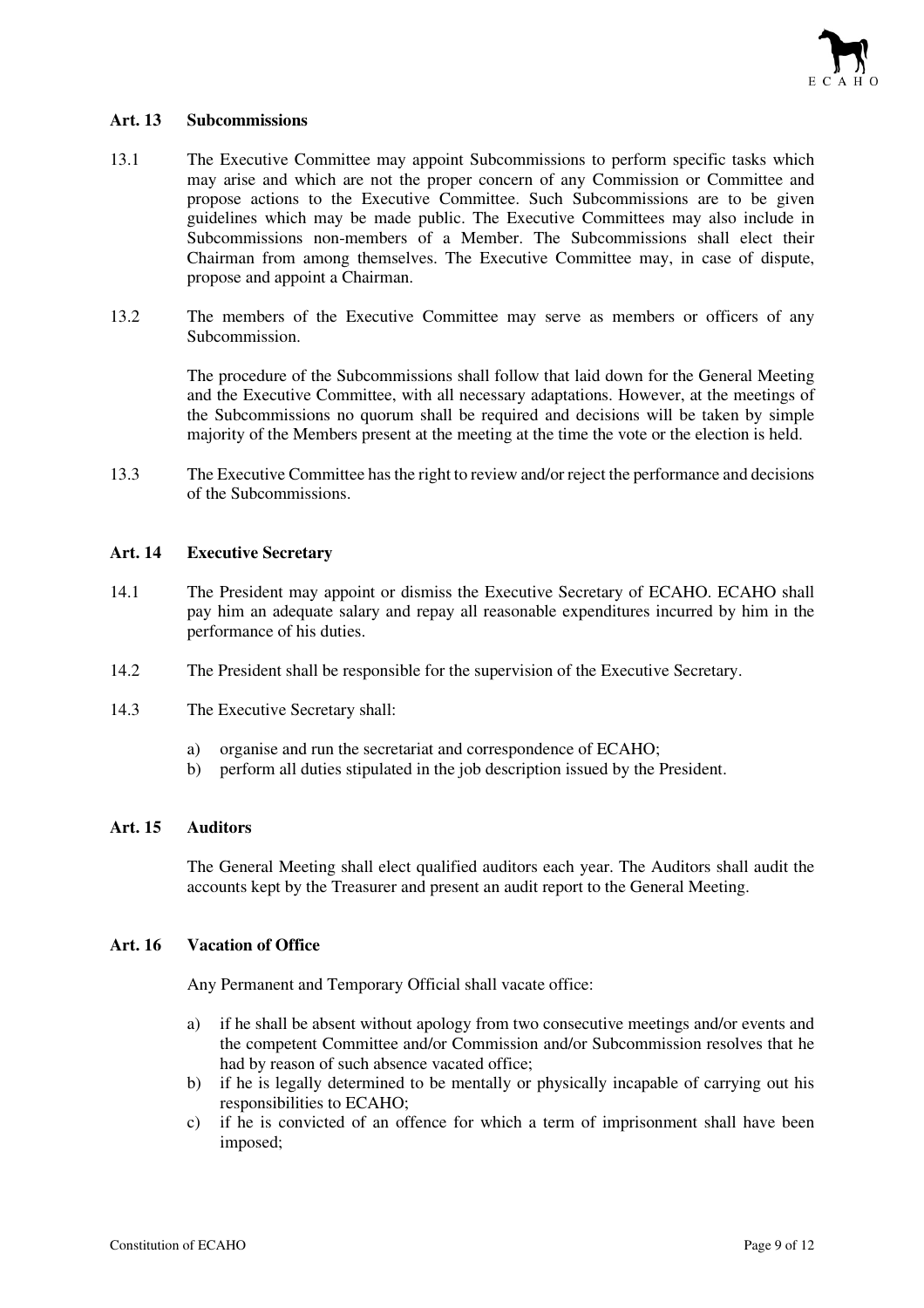

- d) if he is adjudged bankrupt or makes any arrangements or composition with his creditors;
- e) if his comportment is incompatible with the policies, rules, regulations, and decisions of ECAHO.

# **IV. FINANCE**

#### **Art. 17 Membership Fees**

- 17.1 The General Meeting shall fix the amount of the annual membership fees on the recommendation of the Executive Committee.
- 17.2 Any such subscription is due on the date of the invoice and shall be payable within 30 days, but no later than January 1<sup>st</sup> of each year. The annual membership fees for new Members and Associate Members for the year in question shall be paid within 30 days of the close of the General Meeting at which they were admitted.

#### **Art. 18 Accounts**

The Treasurer shall keep the books of accounts and provide all information as requested by the auditor. He shall submit to the Executive Committee an income and expenditure account and balance for each year together with an auditor's report. The books of account and audited balance sheet shall be expressed in Swiss Francs (CHF). The financial year of ECAHO shall begin on January 1st and end on December 31st each year. Upon request by the President, the Treasurer shall prepare an interim financial status to the attention of the Executive Committee.

# **Art. 19 Payments**

- 19.1 All payments shall be effected by payment order, signed by the Treasurer for amounts up to Swiss Francs 3,000. Payment orders of any amount over Swiss Francs 3,000 shall be signed by the Treasurer together with an authorized member of the Executive Committee.
- 19.2 Spare.

# **V. LIABILITY**

**Art. 20** The assets of ECAHO shall be exclusively liable for any debts of ECAHO.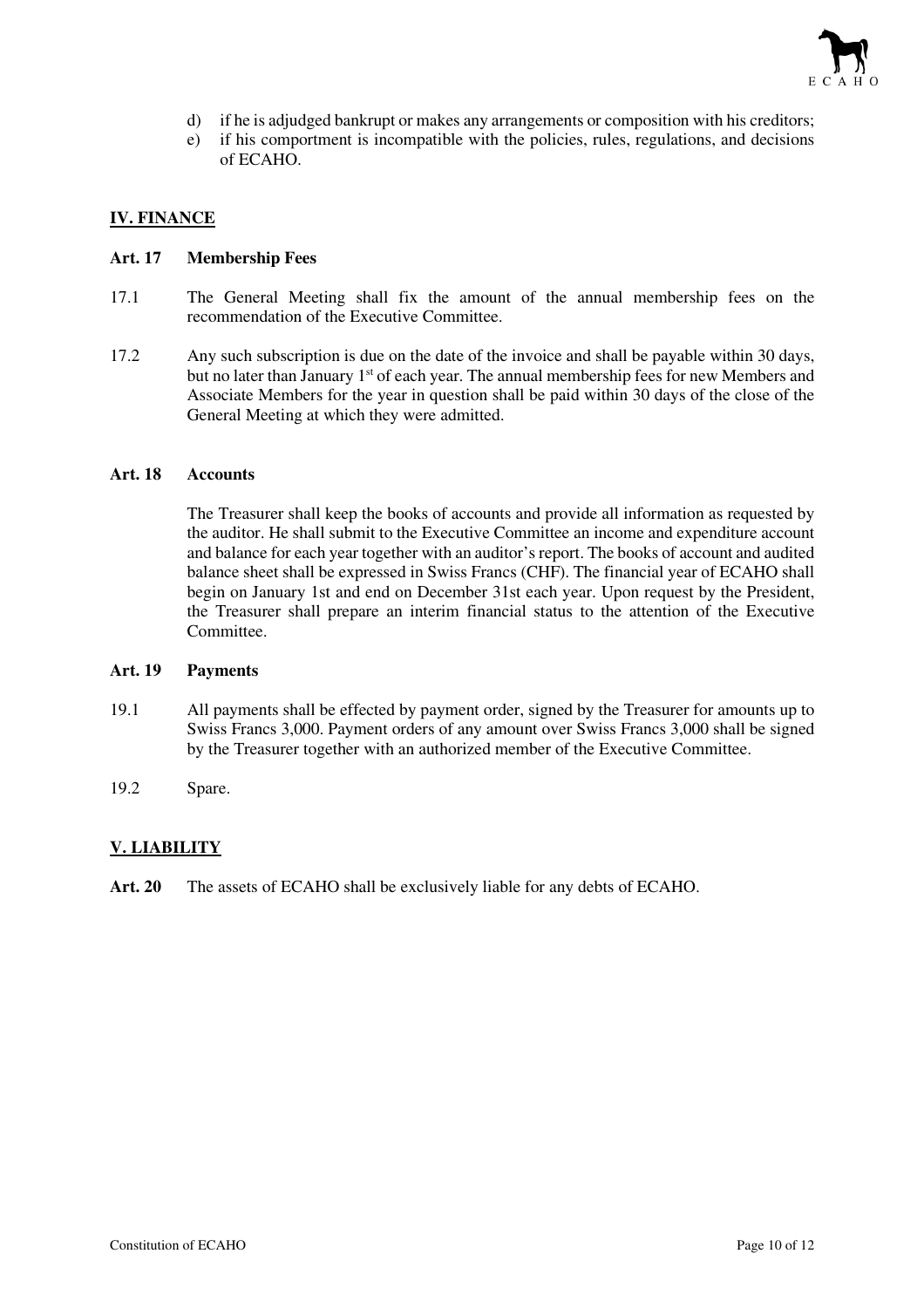

# **VI. FINAL REGULATIONS**

# **Art. 21 Jurisdiction, Disciplinary Measures and Judicial Bodies**

- 21.1 The disciplinary measures which may be taken against Members and Associate Members are:
	- a) a warning;
	- b) a fine;
	- c) a suspension of membership;
	- d) an expulsion;
	- e) spare.

21.2 The disciplinary measures which may be taken against individuals and legal entities are:

- a) a warning;
- b) a reprimand;
- c) a fine;
- d) a suspension of an individual and/or a horse for a specified period of time;
- e) an expulsion;
- f) a disqualification;
- g) a ban from the showground and/or the stables and/or other respective premises;
- h) a ban on taking part in any ECAHO and/or ECAHO-related activity;
- i) the return of awards and/or prize money;
- j) spare.

The disciplinary measures may take the form of yellow and red cards.

- 21.3 The Executive Committee may draw up an ECAHO Disciplinary Code.
- 21.4 The jurisdiction within ECAHO is represented by:
	- a) the Executive Committee (EC);
	- b) Disciplinary Committees (DC);
	- c) the Standing Disciplinary Committee (SDC);
	- d) the ECAHO Appeals Committee (EAC);
	- e) the General Meeting.
- 21.5 At each ECAHO event or ECAHO affiliated event a Disciplinary Committee, consisting of Disciplinary Committee-members chosen from ECAHO's DC-Lists, shall adjudicate on measures and protests and enforce the Constitution and the applicable rules, regulations and decisions of ECAHO. The Disciplinary Committee will be supported by Temporary Officials appointed by the organizer. For the duration of their appointment, such Temporary Officials may take disciplinary measures on behalf and in support of the Disciplinary Committee.
- 21.6 The Standing Disciplinary Committee shall be elected for a term of five years and consist of five members, three to be a quorum and a decision-making body, with proven track-record in the Arabian horse scene and if possible as a member of Disciplinary committees. Preferably, at least one member shall be a veterinarian.